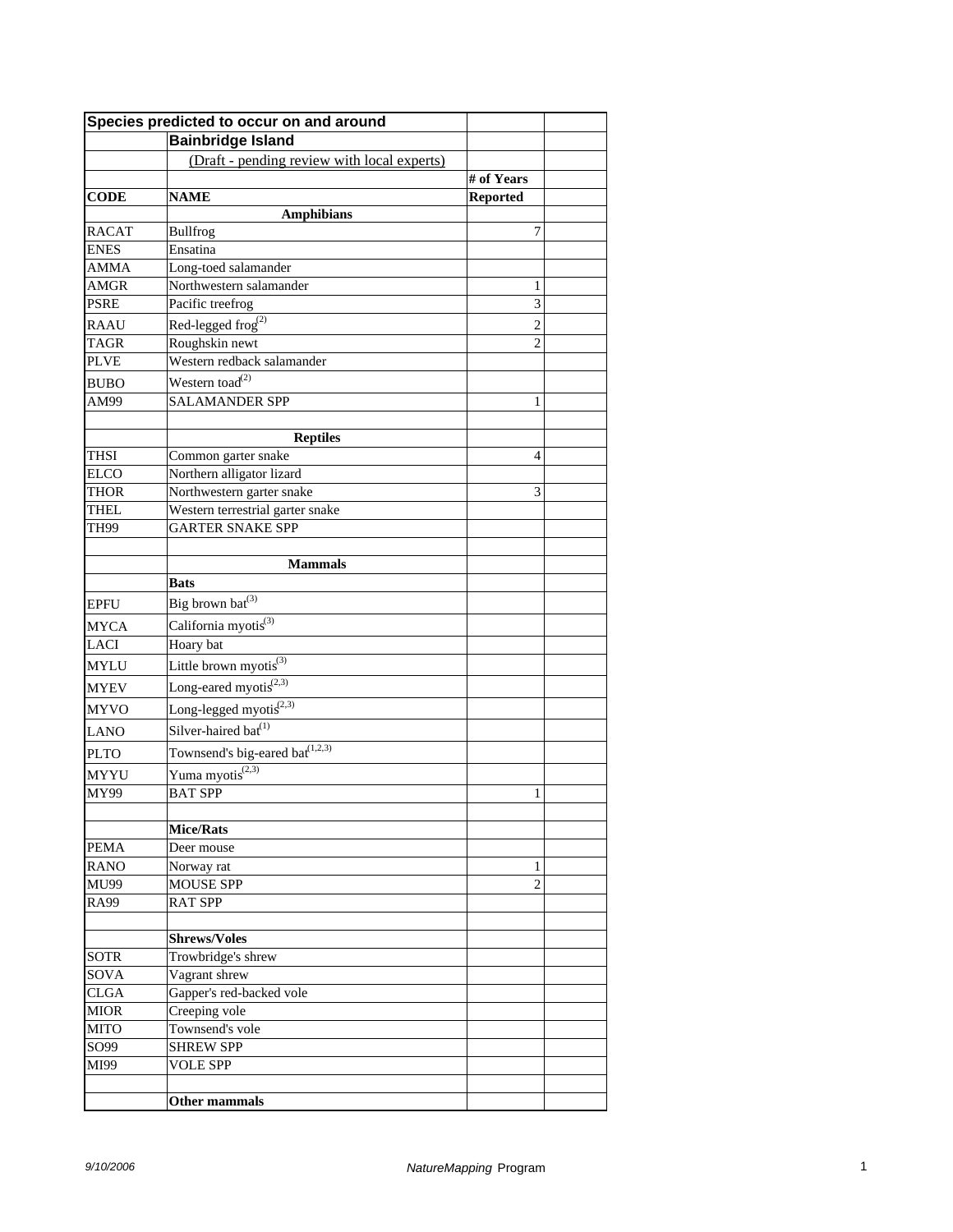| <b>SCOR</b>                | Coast mole                                 | $\overline{2}$   |  |
|----------------------------|--------------------------------------------|------------------|--|
| <b>NEGI</b>                | Shrew-mole                                 | 3                |  |
| <b>TADO</b>                | Douglas' squirrel                          | 5                |  |
| <b>TATO</b>                | Townsend's chipmunk                        | 3                |  |
| <b>CASCAN</b>              | Beaver                                     | 4                |  |
| ODHE                       | Black-tailed deer <sup>(3)</sup>           | 9                |  |
| <b>CALAT</b>               | Coyote                                     | 1                |  |
| <b>MUER</b>                | Ermine                                     |                  |  |
| MUVI                       | $Mink^{(3)}$                               |                  |  |
| <b>ONZI</b>                | Muskrat                                    |                  |  |
| PRLO                       | Raccoon                                    | 5                |  |
| VUVU                       | Red fox                                    |                  |  |
| <b>LUCA</b>                | River otter                                | 2                |  |
| <b>SPGR</b>                | Spotted skunk                              |                  |  |
| DIVI                       |                                            | 4                |  |
| RAB99                      | Virginia opossum<br><b>RABBIT SPP</b>      |                  |  |
|                            |                                            |                  |  |
|                            | <b>Birds</b>                               |                  |  |
| <b>FUAM</b>                | American coot                              | 1                |  |
| COBR                       | American crow                              | 11               |  |
| <b>CATR</b>                | American goldfinch                         | 10               |  |
| <b>TUMI</b>                | American robin                             | 8                |  |
| <b>CAAN</b>                | Anna's hummingbird                         | 6                |  |
| <b>HALE</b>                | Bald eagle <sup>(2,3)</sup>                |                  |  |
|                            |                                            | 11               |  |
| <b>COFA</b>                | Band-tailed pigeon <sup>(3)</sup>          | 11               |  |
| <b>HIRU</b>                | <b>Barn</b> swallow                        | 10               |  |
| <b>STVA</b>                | <b>Barred</b> owl                          | 10               |  |
| <b>CEAL</b>                | <b>Belted kingfisher</b>                   | 9                |  |
| THBE                       | Bewick's wren                              | 10               |  |
| <b>PAAT</b>                | Black-capped chickadee                     | 11               |  |
| <b>PHME</b>                | Black-headed grosbeak                      | 7                |  |
| <b>DENI</b>                | Black-throated gray warbler                | 5                |  |
| <b>EUCY</b>                | Brewer's blackbird                         | $\overline{7}$   |  |
| <b>CEAM</b>                | Brown creeper                              | $\overline{7}$   |  |
| <b>MOAT</b><br><b>PSMI</b> | Brown-headed cowbird                       | 6                |  |
| CACAL                      | Bushtit                                    | 10               |  |
| <b>BRCA</b>                | California quail<br>Canada goose           | 10<br>10         |  |
|                            |                                            | 10               |  |
| BOCE<br>PARU               | Cedar waxwing<br>Chestnut-backed chickadee | 11               |  |
| <b>ANCY</b>                | Cinnamon teal                              | 1                |  |
| <b>HIPY</b>                | Cliff swallow                              | $\sqrt{5}$       |  |
| <b>TYAL</b>                | Common barn-owl                            | $\overline{4}$   |  |
| <b>CHMI</b>                | Common nighthawk                           | 4                |  |
| COCOR                      | Common raven                               | 10               |  |
| <b>GAGA</b>                |                                            | 1                |  |
| <b>GETR</b>                | Common snipe<br>Common yellowthroat        | 3                |  |
|                            | Cooper's hawk $^{(1)}$                     |                  |  |
| <b>ACCO</b>                |                                            | $\boldsymbol{2}$ |  |
| JUHY                       | Dark-eyed (Oregon) junco                   | 10               |  |
| PIPU                       | Downy woodpecker                           | 8                |  |
| <b>STVU</b>                | European starling                          | 10               |  |
| COVE                       | Evening grosbeak                           | 6                |  |
| ANST                       | Gadwall                                    | 2                |  |
| LAGL                       | Glaucous-winged gull                       | 10               |  |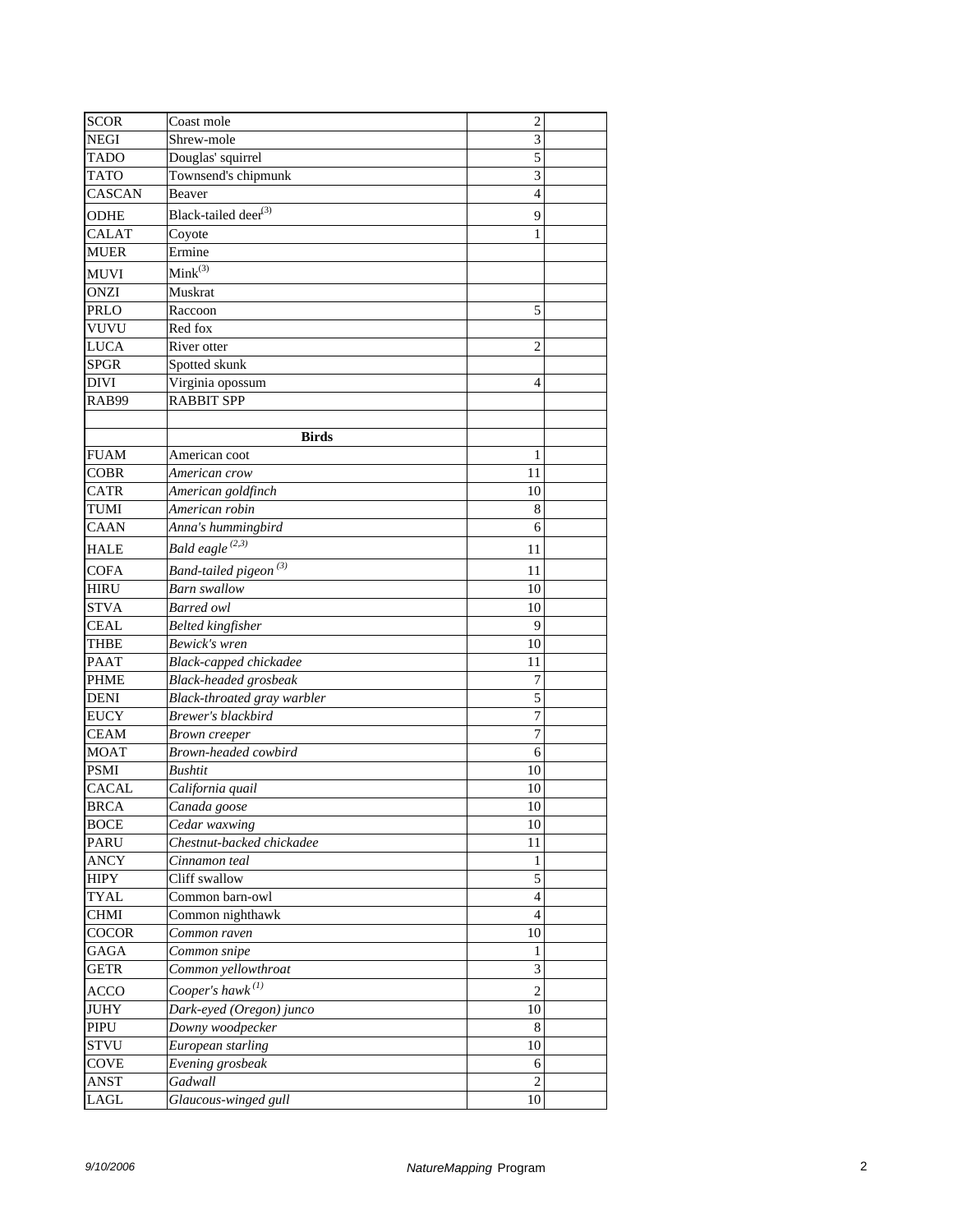| <b>RESA</b>  | Golden-crowned kinglet              | 8              |  |
|--------------|-------------------------------------|----------------|--|
| <b>ARHE</b>  | Great blue heron <sup>(2,3)</sup>   | 10             |  |
| <b>BUVI</b>  | Great horned owl                    | 9              |  |
| <b>BUST</b>  | Green heron $^{(2)}$                | 1              |  |
| <b>PIVI</b>  | Hairy woodpecker                    | $\overline{4}$ |  |
| <b>LOCUC</b> | Hooded merganser                    | 5              |  |
| <b>CARME</b> | House finch                         | 9              |  |
| PADO         | House sparrow                       | 10             |  |
| <b>VIHU</b>  | Hutton's vireo                      | 3              |  |
| <b>CHVO</b>  | Killdeer                            | 8              |  |
| <b>OPTO</b>  | MacGillivray's warbler              |                |  |
| <b>ANPL</b>  | Mallard                             | 11             |  |
| <b>ZEMA</b>  | Mourning dove                       | 4              |  |
| <b>ICGA</b>  | Northern (Bullock's) oriole         | 3              |  |
| COAU         | Northern flicker                    | 8              |  |
| <b>CICY</b>  | Northern harrier                    | 2              |  |
| <b>STSE</b>  | Northern rough-winged swallow       | 4              |  |
| AEAC         | Northern saw-whet owl               | $\overline{2}$ |  |
| COBO         | Olive-sided flycatcher $^{(2)}$     | 3              |  |
| <b>VECE</b>  | Orange-crowned warbler              | 4              |  |
| <b>PAHA</b>  | $O$ spre $v^{(2)}$                  | 9              |  |
| EMDI         | Pacific slope flycatcher (Western)  | 3              |  |
| <b>POPO</b>  | Pied-billed grebe <sup>(3)</sup>    |                |  |
| CECO         | Pigeon guillemot                    | 5              |  |
|              |                                     |                |  |
| <b>DRPI</b>  | Pileated woodpecker $(1,2,3)$       | 10             |  |
| CAPI         | Pine siskin                         | 7              |  |
| <b>CARPU</b> | Purple finch                        | $\overline{7}$ |  |
| <b>PRSU</b>  | Purple martin <sup>(1,2,3)</sup>    | 6              |  |
| <b>LOXCU</b> | Red crossbill                       | $\overline{2}$ |  |
| <b>SITCA</b> | Red-breasted nuthatch               | 9              |  |
| <b>SPRU</b>  | Red-breasted sapsucker              | 8              |  |
| VIOL         | Red-eyed vireo                      | 1              |  |
| BUJA         | Red-tailed hawk                     | 10             |  |
| AGPH         | Red-winged blackbird                | 10             |  |
| PHCO         | Ring-necked pheasant <sup>(3)</sup> | 9              |  |
| <b>COLI</b>  | Rock dove                           | 9              |  |
| <b>BOUM</b>  | Ruffed grouse                       | $\mathbf{1}$   |  |
| <b>SERUF</b> | Rufous hummingbird                  | 10             |  |
| PASA         | Savannah sparrow                    | 8              |  |
| ACST         | Sharp-shinned hawk                  | $\overline{7}$ |  |
| VISO         | Solitary vireo                      | $\overline{c}$ |  |
| <b>MELME</b> | Song sparrow                        | 10             |  |
| <b>PORCA</b> | Sora                                |                |  |
| <b>ACMA</b>  | Spotted sandpiper <sup>(3)</sup>    | 4              |  |
| PIER         | Spotted towhee (Rufous-sided)       | 10             |  |
| CYST         | Steller's jay                       | 9              |  |
| CAUS         | Swainson's thrush                   | $\overline{7}$ |  |
| DETO         | Townsend's warbler                  |                |  |
| <b>TABI</b>  | Tree swallow                        | 9              |  |
| <b>CHVA</b>  | Vaux's swift $(2,3)$                | 9              |  |
| TATH         | Violet-green swallow                | 9              |  |
| RALI         | Virginia rail                       | $\overline{c}$ |  |
| VIGI         | Warbling vireo                      | 4              |  |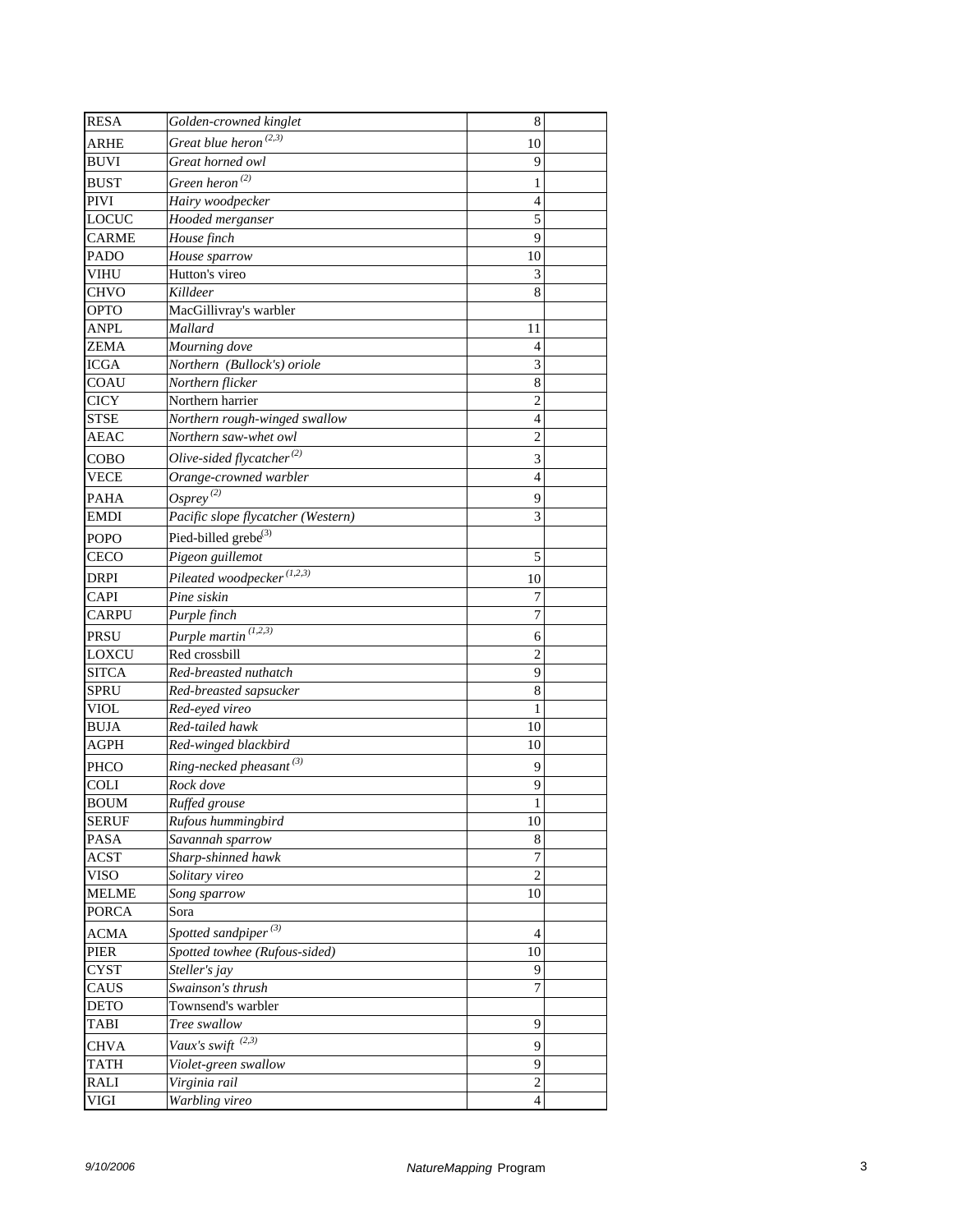| <b>OTKE</b>    | Western screech-owl                                  | 3              |  |
|----------------|------------------------------------------------------|----------------|--|
| PILU           | Western tanager                                      | 5              |  |
| COSO           | Western wood-peewee                                  | 3              |  |
| ZOLE           | White-crowned sparrow                                | 8              |  |
| <b>EMTR</b>    | Willow flycatcher <sup>(2)</sup>                     | 5              |  |
| <b>WIPU</b>    | Wilson's warbler                                     | 6              |  |
| <b>TRTR</b>    | Winter wren                                          | 10             |  |
| <b>AISP</b>    | Wood duck $(3)$                                      | 7              |  |
| <b>DEPE</b>    | Yellow warbler <sup>(1)</sup>                        | 8              |  |
| <b>DECOR</b>   | Yellow-rumped warbler                                | 5              |  |
|                |                                                      |                |  |
|                | Not predicted and not on Bainbridge Island bird list |                |  |
|                | <b>Observed</b>                                      |                |  |
|                | <b>Mammals</b>                                       |                |  |
| <b>SCCA</b>    | Eastern Gray squirrel                                | 4              |  |
| CHBO           | Rubber boa                                           | 1              |  |
|                | <b>Marine mammals</b>                                |                |  |
| <b>ZACA</b>    | California sea lion <sup>(3)</sup>                   | 1              |  |
| <b>PHVI</b>    | Harbor seal                                          | 4              |  |
| OROR           | Killer whale $^{(2,3)}$                              | 2              |  |
|                | <b>Birds</b>                                         |                |  |
| <b>PEACOCK</b> | Peacock                                              | 1              |  |
|                |                                                      |                |  |
|                | <b>Birds on Bainbridge Island Bird List</b>          |                |  |
|                | (including all seasons of the year)                  |                |  |
| FASP           | American kestrel                                     | 6              |  |
| ANAAM          | American wigeon                                      | 5              |  |
| <b>BUIS</b>    | Barrow's goldeneye <sup>(3)</sup>                    | 2              |  |
| <b>LAPH</b>    | Bonapartes gull                                      | 10             |  |
| <b>PHPEN</b>   | <b>Brandt's cormorant</b>                            | 4              |  |
| <b>BUAL</b>    | <b>Bufflehead</b>                                    | $\overline{7}$ |  |
| <b>LACAL</b>   | California gull                                      | $\overline{7}$ |  |
| <b>SPPA</b>    | Chipping sparrow                                     | 5              |  |
| <b>GAIM</b>    | Common loon <sup><math>(2,3)</math></sup>            | 5              |  |
| <b>MERME</b>   | Common merganser                                     | $\overline{c}$ |  |
| <b>STHI</b>    | Common tern                                          | 5              |  |
| <b>PHAU</b>    | Double-crested cormorant                             | 6              |  |
| <b>CAALP</b>   | Dunlin                                               | 3              |  |
| PAIL           | Fox sparrow                                          | 10             |  |
| <b>ANCR</b>    | Green-winged teal                                    | $\overline{c}$ |  |
| CAGU           | Hermit thrush                                        | $\overline{2}$ |  |
| LAAR           | Herring gull                                         | 6              |  |
| <b>POAU</b>    | Horned grebe                                         | 4              |  |
| <b>ERAL</b>    | Horned lark                                          | 4              |  |
| MELI           | Lincoln's sparrow                                    | $\overline{2}$ |  |
| <b>LALU</b>    | Loggerhead shrike $(2,3)$                            | $\mathbf{2}$   |  |
| <b>CIPA</b>    | Marsh wren                                           | 9              |  |
| <b>LARCAN</b>  | Mew gull                                             | 9              |  |
| <b>MESE</b>    | Red-breasted merganser                               | 4              |  |
| POGR           | Red-necked grebe                                     | $\overline{4}$ |  |
| <b>GAST</b>    | Red-throated loon                                    | 1              |  |
| <b>AYCO</b>    | Ring-necked duck                                     | 5              |  |
| <b>CAPT</b>    | Rock sandpiper                                       |                |  |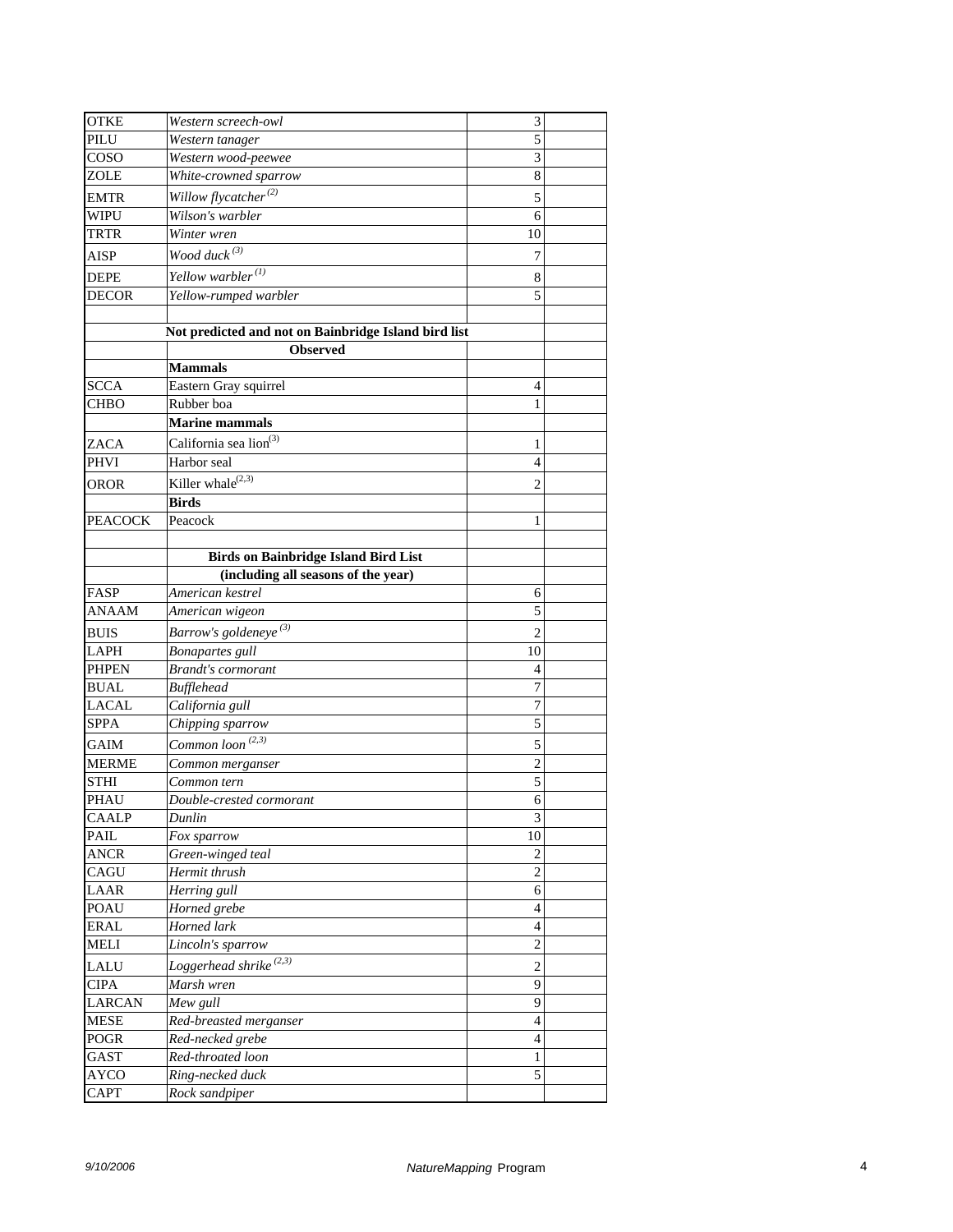| <b>RECA</b>  | Ruby-crowned kinglet                                        | 6              |  |
|--------------|-------------------------------------------------------------|----------------|--|
| <b>CALAL</b> | Sanderling                                                  | 2              |  |
| <b>MEPE</b>  | Surf scoter                                                 | $\overline{c}$ |  |
| <b>LATH</b>  | Thayer's gull                                               | 3              |  |
|              |                                                             |                |  |
| <b>CYBU</b>  | Trumpeter swan $^{(3)}$                                     | 3              |  |
| <b>IXNA</b>  | Varied thrush                                               | 10             |  |
| <b>AEOC</b>  | Western grebe $^{(2,3)}$                                    | 8              |  |
| <b>LAOC</b>  | Western gull                                                | 6              |  |
| <b>APCO</b>  | Western scrub jay                                           | 3              |  |
|              |                                                             |                |  |
|              |                                                             |                |  |
|              | Footnote:                                                   |                |  |
|              | (1) - At-Risk - Washington Gap Analysis Project WAGAP)      |                |  |
|              | selected species considered to be most as risk of continued |                |  |
|              | or future population declines due to human activities       |                |  |
|              | (2) - Listed (State or Federal) - Species listed as State   |                |  |
|              | endangered, threatened, sensitive, candidate or monitor,    |                |  |
|              | as well as species listed or proposed for listing by the    |                |  |
|              | U.S. Fish and Wildlife Service                              |                |  |
|              | (3) - PHS - a species defined as priority under the WDFW    |                |  |
|              | Priority Habitats and Species                               |                |  |
|              |                                                             |                |  |
|              |                                                             |                |  |
|              |                                                             |                |  |
|              |                                                             |                |  |
|              |                                                             |                |  |
|              |                                                             |                |  |
|              |                                                             |                |  |
|              |                                                             |                |  |
|              |                                                             |                |  |
|              |                                                             |                |  |
|              |                                                             |                |  |
|              |                                                             |                |  |
|              |                                                             |                |  |
|              |                                                             |                |  |
|              |                                                             |                |  |
|              |                                                             |                |  |
|              |                                                             |                |  |
|              |                                                             |                |  |
|              |                                                             |                |  |
|              |                                                             |                |  |
|              |                                                             |                |  |
|              |                                                             |                |  |
|              |                                                             |                |  |
|              |                                                             |                |  |
|              |                                                             |                |  |
|              |                                                             |                |  |
|              |                                                             |                |  |
|              |                                                             |                |  |
|              |                                                             |                |  |
|              |                                                             |                |  |
|              |                                                             |                |  |
|              |                                                             |                |  |
|              |                                                             |                |  |
|              |                                                             |                |  |